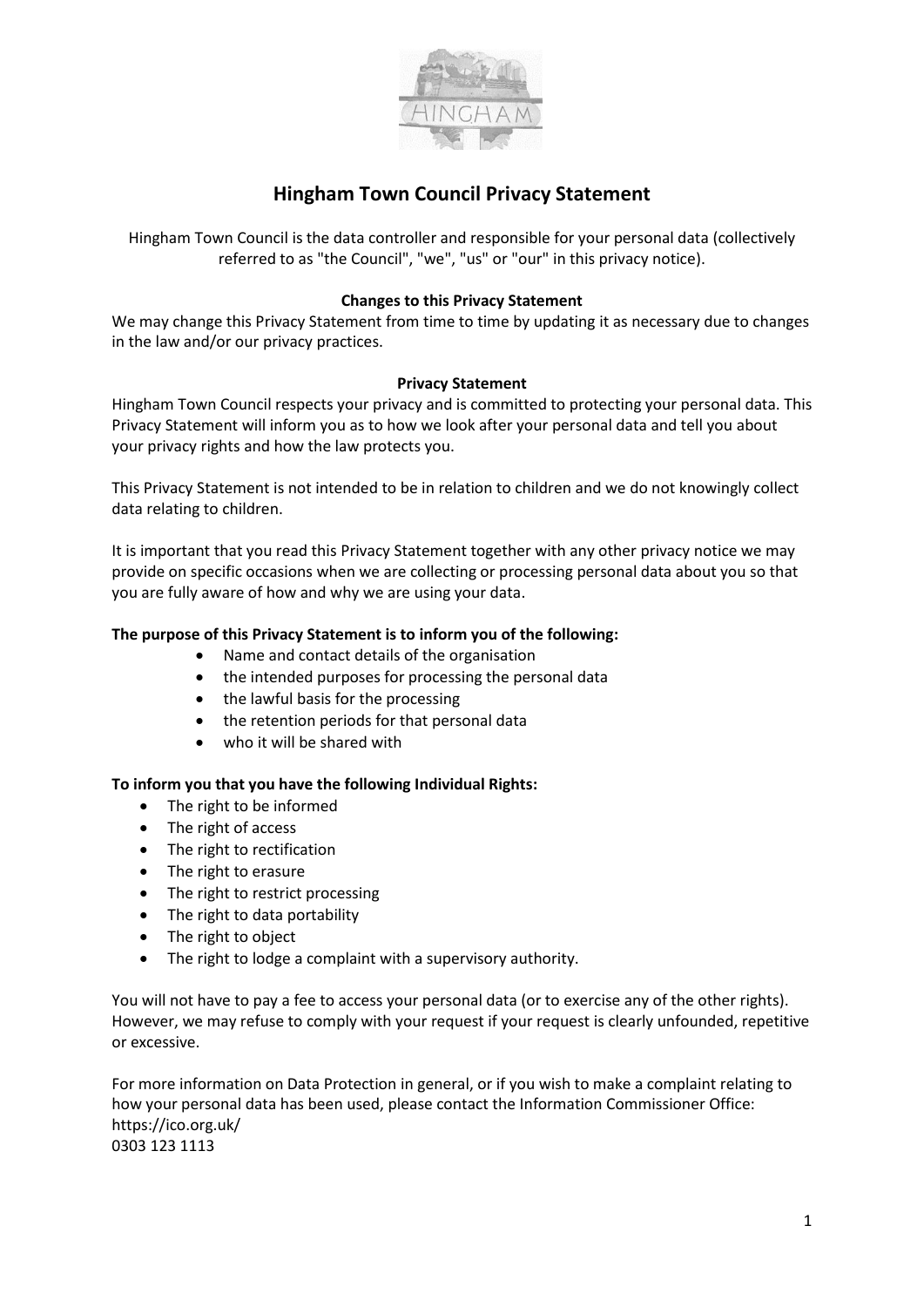CONTACT DETAILS Clerk to Hingham Town Council 11 Rectory Road Rockland All Saints Attleborough Norfolk NR17 1XA [hinghamtc@hotmal.com](mailto:hinghamtc@hotmal.com) 01953 483891

## **What kind of personal data do we process?**

Personal data, or personal information, means any information about an individual from which that person can be identified. It does not include data where the identity has been removed (anonymous data). We may collect, use, store and transfer different kinds of personal data about you which we have grouped together as follows:

- Identity, first name, maiden name, last name, marital status, title, date of birth, gender and National Insurance Number
- Details of family members
- Contact details, address, email address and telephone numbers
- Details of services you have received from us
- Details of services and goods you have provided to us
- Transaction Data: includes details about payments to and from you
- Copies of correspondence between you and the Council
- Employment details (if you apply for a job with or are employed by the Council)

The law allows us to also collect Special Categories of Personal Data about you if we have legal basis for doing so, (this includes details about your race or ethnicity, religious or philosophical beliefs, sex life, sexual orientation, political opinions, trade union membership, information about your health). We may also process information about criminal convictions and offences.

The amount of personal data collected from you will be relevant to the purposes for which it is collected. We will never use your personal information for purposes other than those for which it was provided or obtained without first obtaining your consent.

# **Why we need to collect personal data from you and what we use personal data for?**

We will often need your personal information to:-

- Comply with legal obligations and carry out duties which the Council is subject to
- Deliver, monitor and manage services to you
- Monitor and manage services provided to us, by you
- Assess applications for employment, or applications to become a Councillor
- Manage the employment of our staff who deliver our services
- Respond to requests from you
- Process applications for grants/funding
- Record and investigate concerns or complaints you have about our services and record and monitor correspondence between you and our staff/Councillors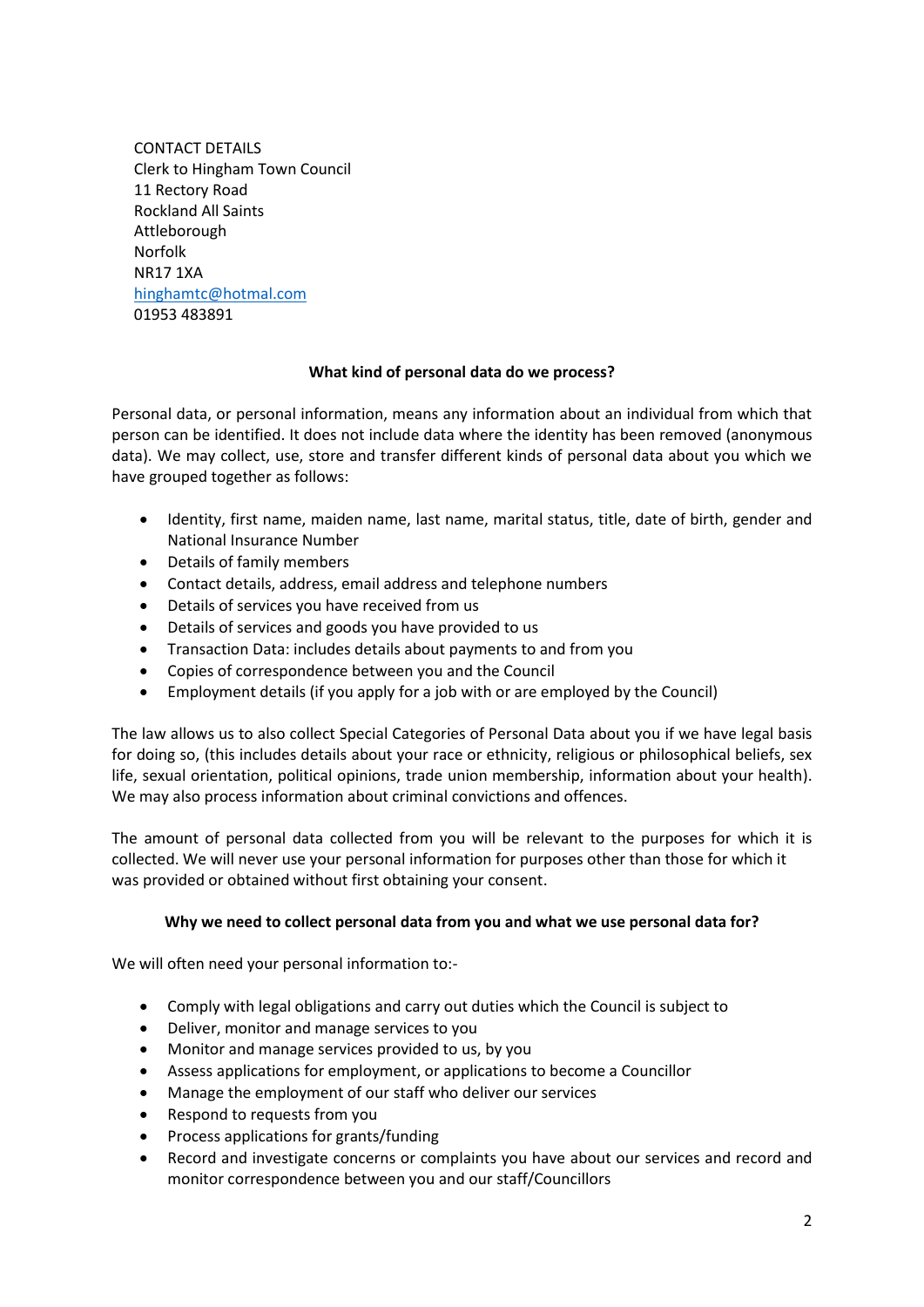- Monitor spending on services and income received
- Monitor the quality of services and plan the future delivery of services

# **If you fail to provide personal data**

Where we need to collect personal data by law, based on public interest or under the terms of a contract we have with you and you fail to provide that data when requested, we may not be able to help you further.

## **Your duty to inform us of changes**

It is important that the personal data we hold about you is accurate and current. Please keep us informed if your personal data changes during your relationship with us.

## **Legal basis for using your personal data**

Generally the legal basis for processing your information is where: -

- You have given consent
- You have entered into a contract with us
- It is necessary to perform our statutory duties
- It is necessary to protect someone in an emergency
- It is required by law
- It is necessary for employment purposes
- It is necessary for the establishment, exercise, or defence of legal claims
- You have made your information publicly available
- It is necessary to protect public health
- It is necessary for archiving, research, or statistical purposes
- It is in the public interest to do so
- Legitimate purpose
- It amounts to a substantial public interest
- It concerns social security law or employment law

Please note where we are relying on consent to process your personal data, you have the right to withdraw this consent at any time. However, this will not affect the lawfulness of any processing carried out before you withdraw your consent. If you withdraw your consent, we may not be able to provide certain products or services to you. We will advise you if this is the case at the time you withdraw your consent.

#### **When do we share your personal information with other organisations?**

We may need to share your information with:

- Governmental and regulatory bodies, e.g. the District or County Council and with external agencies and companies that carry out activities on the Councils behalf
- Our bank (e.g. for making payments to you)
- Our auditors
- Relevant authorities in order to find and stop crime and fraud; or if there are serious risks to the public, our staff or to other professionals; to protect a child; or to protect adults who are thought to be at risk, for example if they are frail, confused or cannot understand what is happening to them. (For all of these reasons the risk must be serious before we can override your right to privacy).